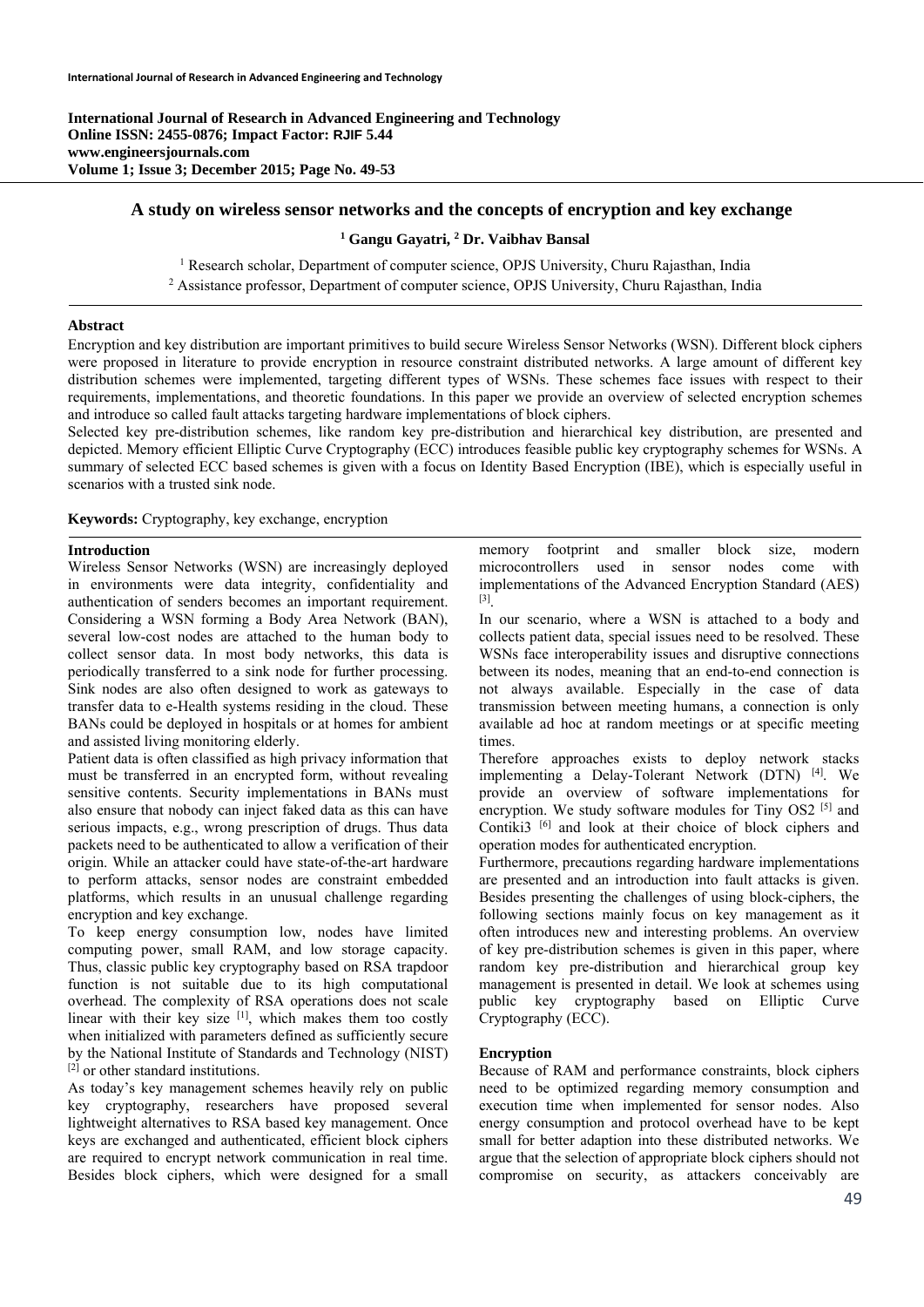equipped with powerful hardware. It is also imaginable that attackers capture encrypted traffic for later analyzation, which contradicts the argument that sensor networks are short lived and thus would require only small key sizes. Hence, we have a critical look at statements regarding security tradeoffs.

### **Available Software Implementations**

In the following, available software modules for encryption are presented and evaluated regarding their choices of block ciphers and authentication. Tiny Sec  $[7]$  for Tiny OS 1.x was one of the first implementations of link layer security in wireless sensor networks. It ensures low power requirements, small latency and low bandwidth overhead and supports two different modes of operation: authenticated encryption (Tiny Sec-AE) and authentication only (Tiny Sec-Auth) [7].

CBC mode with an 8 byte Initialization Vector (IV) is used together with a block cipher. Stream ciphers were excluded as they are vulnerable to repeating IVs and an addition of more bytes to a packet would violate their premise of keeping the packet sizes small. To overcome the problem of data leakage in CBC mode using repeated IVs, they propose to pre-encrypt the IV before use. As an appropriate energy-efficient block cipher, they chose Skipjack due to its simple implementation and efficiency.

To ensure message integrity CBC-MAC is deployed. Even from yesterday's perspective, Skipjack was a bad choice as it is a subsequently declassified algorithm, designed behind closed doors at the NSA, vulnerable to several cryptanalysis attacks [8]. "In a footnote, which was added later to their paper [7], they themselves had to admit that AES would also be a viable choice with similar performance like Skipjack. Even Tiny Sec successor Mini Sec [9] and another implementation called Tiny Key<sup>[10]</sup> are based on Skipjack instead of widely accepted and standardized block ciphers, like AES [11]."

## **Implementations for Contiki**

Contiki Sec  $[12]$  provides security for the operating system Contiki with the following modes of operation: Contiki Sec-Enc providing encryption only using AES with a 2 byte IV, Contiki Sec Enc uses Cipher Block Chaining-Ciphertext Stealing (CBC-CS) mode. This mode is utilized to prevent expansion of the produced ciphertext, when messages are not entirely separable into input blocks. This method requires a single network wide key, pre-distributed on all devices or any method providing a session key resulting from other protocols. Contiki Sec-Auth Authentication only is provided by producing a MAC using the standardized CMAC algorithm. Contiki Sec-AE AE mode provides both authentication and encryption by deploying AES in Offset Codebook Mode (OCB), which generates an authenticated cipher stream. All choices are well made as the authors chose well-studied algorithms mostly standardized by the NIST. No practical attacks against AES itself is known, also CBCCS mode for encryption only and CMAC for authentication only are sufficiently secure regarding their requirements. OCB mode for combined authentication and encryption is also the best choice for this purpose, because formal analysis has shown its security and superior performance compared with for example AESGCM [13]. What should be noted is that OCB mode is patented and its authors allows its use only free of charge when implemented in software licensed under the GNU GPL, non-commercial software, or government software 4.

## **Hardware Implementations**

Since the NIST standardized the Advanced Encryption Algorithm (AES), manufactures have implemented it in hardware, providing extended instruction sets for software modules <sup>[3]</sup>. Many improvements were made to use less hardware for AES specific operations. The radio controller Atmel AT86RF231, for instance, provides instructions to setup AES using Electronic Codebook (ECB) mode or Cipher Block Chaining (CBC) mode.

Ghaznavi *et al*., for example, redesigned the Mix Columns function to use less hardware. Others optimize regarding parallelizing the algorithm in hardware [15]. Consequently, it is not necessary to implement the block cipher algorithm in software. However, this does not mean that no mistakes can be made. The provided implementations have to be used cautiously to prevent for example key exposure, injection/fault attacks, or side-channel attacks. In the following, we want to focus on selected challenges and attacks regarding these hardware implementations.

# **About the Utilization of Hardware Instructions**

When implementing encryption using microcontroller instruction sets, e.g., instructions provided by Atmel AT86RF231 $^{[3]}$ , some precautions have to be taken. ECB mode must not be used because of its insecurity against replay attacks and preservation of message pattern due to its nonchaining structure. As AES in CBC mode itself does not provide any authentication, additional software implementations are needed to provide tamper resistant ciphertexts. CCM mode (counter with CBC-MAC) or AES-GCM can provide authenticated encryption, standardized in RFC 5084<sup>[16]</sup>.

## **Fault Attacks against AES Hardware Implementations**

Considering an attacker who has physical access, fault attacks become possible. Fault attacks influence hardware components by changing their environment to cause faults in their calculations. Common methods of inducing faulty behavior by external stimulation according to the sorcerer's apprentice guide to fault attacks  $[17]$  are: Variation of power supply & Changing the voltage that is supplied to a microcontroller can cause glitches, like misinterpretation or skipping of instructions.

This attack is only possible with direct physical access. Temperature Hardware must operate in a specific temperature range, as manufactures do not guarantee correct viability outside these thresholds. Because read and write temperature thresholds on non-volatile memories vary, attacks can be mounted to heat chips until read operations fail, but write operations work according to the specification. The photoelectric effect causes microcontrollers to be sensitive regarding white light. Laser With similar effects as white light, lasers can be targeted much more precisely to influence specific areas of a chip. Hagai Bar-El and Whelan have done experimental evaluations to show that instructions are skipped, when the power supply of their microcontroller was dropped from Vcc to 0 V and later resumed  $[17]$ . As shown in Figure 1a, a selective execution of instructions can be achieved. When executed at exact moments, this attack can cause serious security implications for the implemented encryption scheme. The induced instruction glitches can reduce the number of loops in a block-cipher to produce an easy to break single-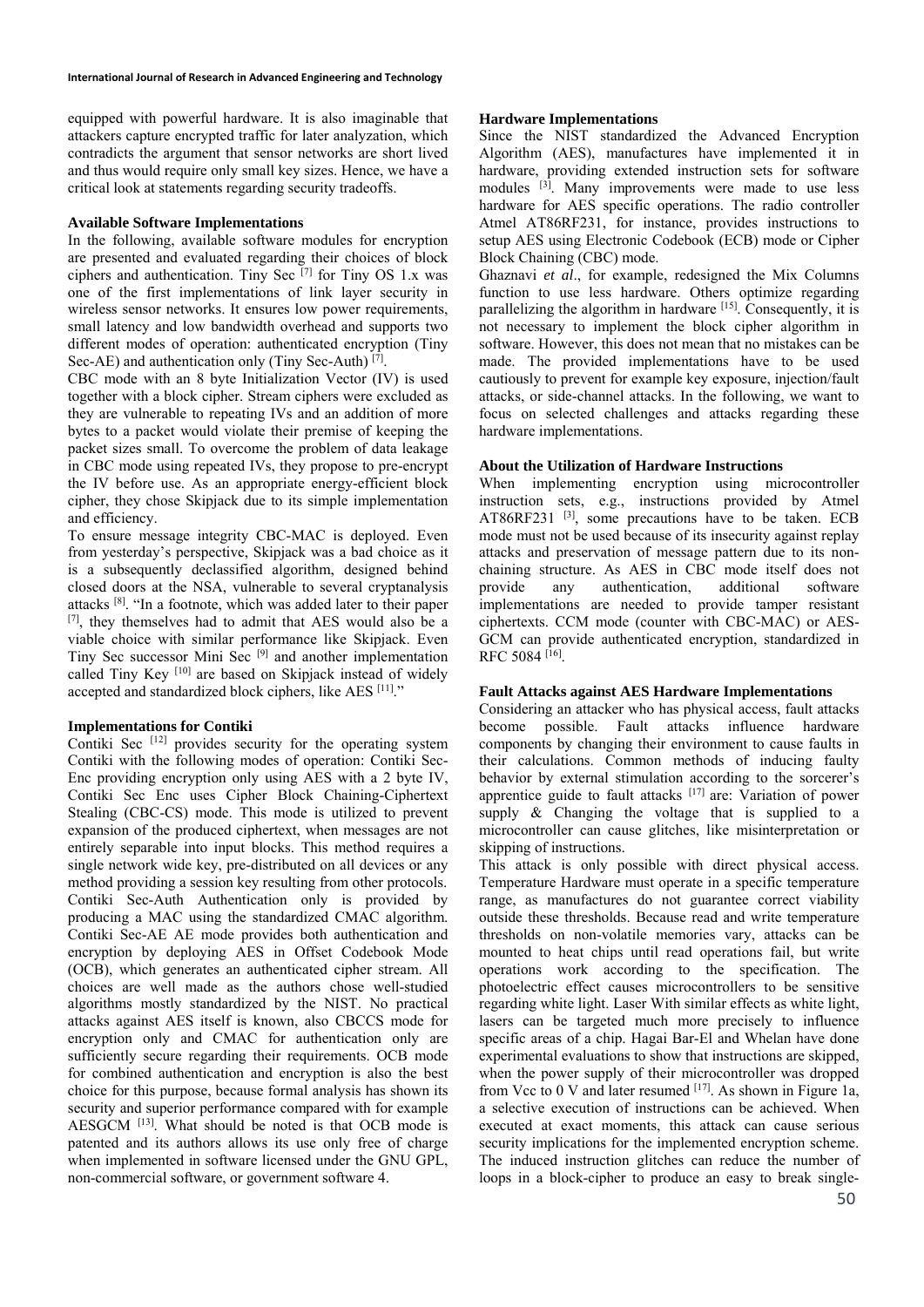#### **International Journal of Research in Advanced Engineering and Technology**

round variant. Besides reducing loops, data can be manipulated when the voltage supply is controlled precisely (cf. Figure 1b). Because many smart-cards are vulnerable to these types of attack, much research is being done to find new attacks and countermeasures.

Roche *et al*. [18] attack AES implementations based on a new fault model. Fault attacks combined with physically leaked side-channel information, e.g., electromagnetic radiations, are used to recover the key. The attack will induce faults in the last round of AES key-scheduling.



**Fig 1:** Experimental fault attacks by dropping voltage supply, blue curve depicts normal execution, red curve depicts execution with *Vcc* glitch

### **Countermeasures**

Countermeasures against fault attacks can take place on hardware and/or software level. Sensors can be implemented to actively detect malicious induced effects and classify them as attacks. This includes light sensor, frequency detectors, and supply voltage detectors. Hardware redundancy, based on duplicated circuits and comparison of results, can make attacks much harder. These are one of the most implemented and effective countermeasures when done the right way  $[7, 8]$ .

All hardware countermeasures could also be implemented in software, but would double the computing time in most cases, as parallelization is not as easy as in hardware implementations [7].

#### **Key Pre-distribution**

To allow the use of previously discussed block ciphers, encryption keys need to be pre-distributed among the devices that want to communicate with each other. Algorithms for deploying these pre-shared keys need to be implemented, which must support different requirements based on the setup of its WSN. According to Xiao *et al*., key distribution schemes should mainly provide authenticity to provide a way to identify nodes, scalability, and flexibility to allow adding of new nodes at every time.

Authenticity, scalability, and flexibility lead to several basic attack scenarios key distribution schemes have to protect against. An attacker could, for example, compromise certain parts of the network and replicate those nodes to take over the entire network. Key distribution schemes should resist against those attacks by preventing replication. When bad behavior of single nodes is detected, those nodes should be excluded, by revoking them using the key management scheme.

Furthermore, it should be possible to deploy new nodes into existing key management infrastructures and to retain secrecy of benign nodes, when single nodes are taken over (Resilience). Several key pre-distribution schemes were proposed to fulfill these requirements, which are based on differing assumptions regarding the sensor network. We will

present fundamental problems, the most common schemes, and show possible weaknesses.

The simplest key pre-distribution form is the pre-deployment of a single network wide key on all nodes in the network. Besides small storage requirements, this scheme apparently does not prevent any of the three discussed attacks as a single compromised node results in a compromised network. In a pair-wise key distribution scheme, a node is deployed with n − 1 keys to communicate with every other node. This offers pair wise encryption and authentication as every key belongs uniquely to two nodes.

Pair wise pre-distribution also complies with Resilience, because a takeover of nodes does not reveal secret information about other nodes due to differing keys. This scheme only makes sense in small sensor networks as each new node requires a new key to be stored by all other nodes, resulting in a high memory usage. A superior sink node with a larger memory and higher transmission rates can be used as Key Distribution Center (KDC). A KDC can be queried for session keys used one time for a specific communication between nodes.

### **Random Key Pre-distribution**

Eschenauer and Gligor presented a random key predistribution protocol to overcome the problem of storing  $N - 1$ keys on every participant. The distribution scheme works as follows:

- 1. A large pool of |S| key-identifier pairs is generated.
- 2. K key-identifier pairs are randomly taken out of this pool, where K N and N is the number of nodes in the WSN and saved as a keyring. Every node gets its own keyring assigned.
- 3. Based on the identifiers, two nodes can agree upon one shared key, while the probability is sufficiently high that they both share at least one matching key.

If no shared key is available the nodes perform path-key discovery. This means a third party node will be searched that shares keys of both communicating nodes. The scheme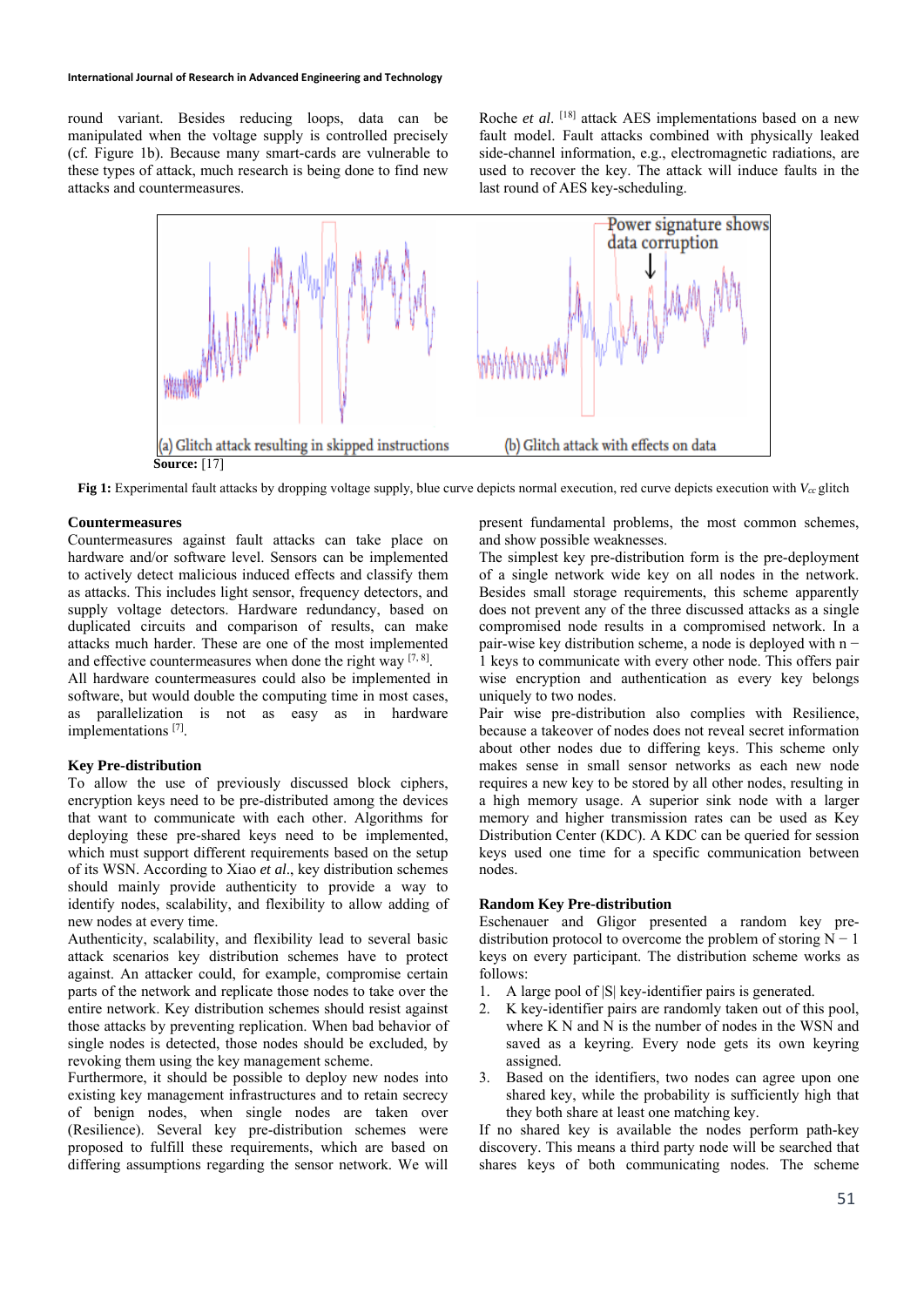successfully optimizes regarding storage space and is also scalable, as the size of the underlying key pool and the number of chosen keys can be adaptively chosen according to the size of the network. The downsides of this schemes are that it provides no form of multicasting messages because between the sender and every recipient a different key has to be negotiated. There is also no method that would provide strong revocation of compromised nodes and freshness of keys.

## **Schemes Based on Random Key Pre-distribution**

Several more complex protocols were proposed that are based on the random pre-distribution model. Du *et al*. published a model extending the concept using Blom's key matrix instead of individual keys. A matrix Mn×n is generated, where nodes can select keys from by looking at specific cells. If node i and j want to communicate, i looks at Mij and j looks at Mji to select the same shared key. In this scheme n matrices are generated and on each node only randomly selected matrices are stored, like in the basic random key pre-distribution scheme. Their scheme offers more robustness and security, because more nodes need to be compromised compared to the basic random pre-distribution scheme. This advantages comes to the cost of more computational overhead and memory consumption.

Even more complex protocols like LEAP and SHELL were published. They introduce different key types, like individual, group, cluster, and pair wise keys, where each key type is distributed and used differently. They fulfill most requirements and are flexible, but require complex implementations. Consequently much memory space is needed for their implementation and keys. Besides their memory usage, their implementation will likely contain bugs due to their high complexity.

## **Hierarchical Group Key Management Schemes**

Panja *et al*. were the first who proposed a hierarchical group key management. A hierarchical management scheme consists of groups sharing the same group key, ordered hierarchically based on their computing power or other factors like access rights. The scheme consists of cluster heads, having many general sensor nodes as children, arranged in a tree structure.

A new group key is calculated, when a cluster head broadcasts an encrypted authenticated message containing the instruction to refresh the group key. This could also contain the instruction to remove a compromised node, which implements revocation. In addition to these algorithms the authors differentiate between intra-cluster group keys and inter-cluster group keys. When the cluster head broadcasts the key the first time, blind factors are added, which unique numbers are assigned to individual nodes.

When distributing the group key, each node can recognize its own blind factor and replace it with their own real factor. This prevents attackers from eavesdropping the group key in deployment phase. This scheme is flexible, because it is possible to refresh group keys and revoke nodes. However, revocation only works to a certain degree, because cluster heads can only revoke leafs or complete branches. The downside is that it is assumes that a cluster head does not get compromised, which makes it a worthy target. It is also quite elegant and simpler to implement than over-engineered schemes like Shell [9].



**Fig 2:** Hierarchical structure proposed by Panja *et al*. (Derived from  $[22]$ 

# **ECC Based Key Management**

Key pre-distribution schemes do not require large amount of processing power or RAM, but are much less flexible than schemes based on public key cryptography. In the past, most sensor networks were deployed with pre-distributed keys, lacking important requirements like fast revocation of keys and secure integration of newly deployed nodes. RSA based public key algorithms were omitted due to their seemingly large power consumption while performing underlying multiplication methods. New implementations of Elliptic Curve Cryptography (ECC) were done to provide usable public key cryptography with low requirements. ECC is based upon the Elliptic Curve Discrete Logarithm Problem (ECDLP), which states that it is hard to find a discrete logarithm of an elliptic curve element with a publicly known base point.

Gura *et al*. have done implementations of public key cryptography for RSA and ECC for sensor nodes based on ATmega128 and CC1010 microcontroller <sup>[1]</sup>. Their implementations are highly optimized regarding memory access, as this is the most limiting factor on these small processors. The key size for ECC keys can be much lower than RSA based keys, e.g., a 1024 bit RSA key pair provides as much security as a 160 bit ECC key pair  $[2]$ . This is due to the fact that RSA trapdoor function is based on the hardness of integer factorization and ECC is based on its ECDLP.

While sub-exponential algorithms exits to solve integer factorization, known algorithms to solve ECDLP scale exponentially  $[1]$ . Their ECC point-multiplication using 160 bit, implementing SECGs standardized elliptic curves in conjunction with their optimized multiplication, is by a factor of two faster than RSA-1024. As an example by absolute numbers, RSA-1024 private key operation needed 10.99 s while a 512 bit montgomery exponentiation for ECC needed 5.37 s. ECC-240 outperforms RSA-2048 by a much more higher degree as shown in their paper [1]. Their evaluation has shown that it is indeed possible to use public key algorithms without hardware acceleration on microcontrollers intended for sensor nodes. As recommended key sizes by NIST [2] for 2011-2030 are RSA-2048 and ECC-240, ECC should be favored due to their small key sizes and low runtime of its algorithms.

Szczechowiak *et al*. improved the work of Gura *et al*. Besides implementing a hybrid multiplication algorithm, they chose Koblitz curves as these are less expensive due to their appearance without point doubling. Their implementation is